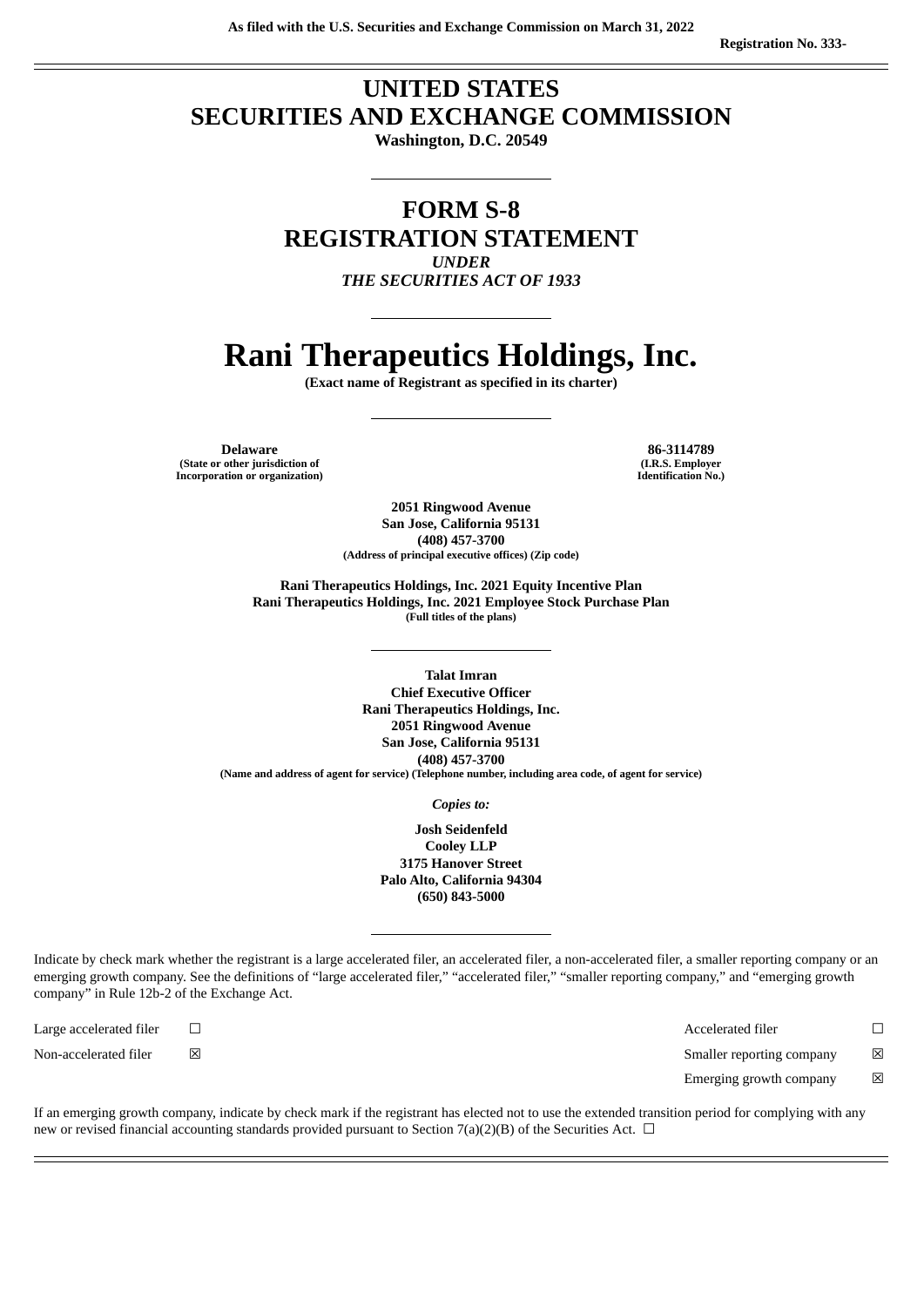#### **EXPLANATORY NOTE AND GENERAL INSTRUCTION E INFORMATION**

The Registrant is filing this Registration Statement on Form S-8 for the purpose of registering an additional 2,450,113 shares of Class A common stock under the Rani Therapeutics Holdings, Inc. 2021 Equity Incentive Plan and an additional 100,000 shares of Class A common stock under the Rani Therapeutics Holdings, Inc. 2021 Employee Stock Purchase Plan, pursuant to the provisions of each plan which provide for annual automatic increases in the number of shares of Class A common stock reserved for issuance under each respective plan.

The Registration Statement is being filed for the purpose of increasing the number of securities of the same class as other securities for which Registration Statements on Form S-8 of the Registrant relating to the same employee benefit plans set forth herein are effective. Pursuant to General Instruction E of Form S-8, this Registration Statement incorporates by reference the contents of the registration statements on Form S-8 relating to the 2021 Equity Incentive Plan and the 2021 Employee Stock Purchase Plan filed by the Registrant with the Securities and Exchange (the "**SEC**") on August 3, 2021 (File No. [333-2584150\)](http://www.sec.gov/Archives/edgar/data/0001856725/000119312521235042/d161667ds8.htm).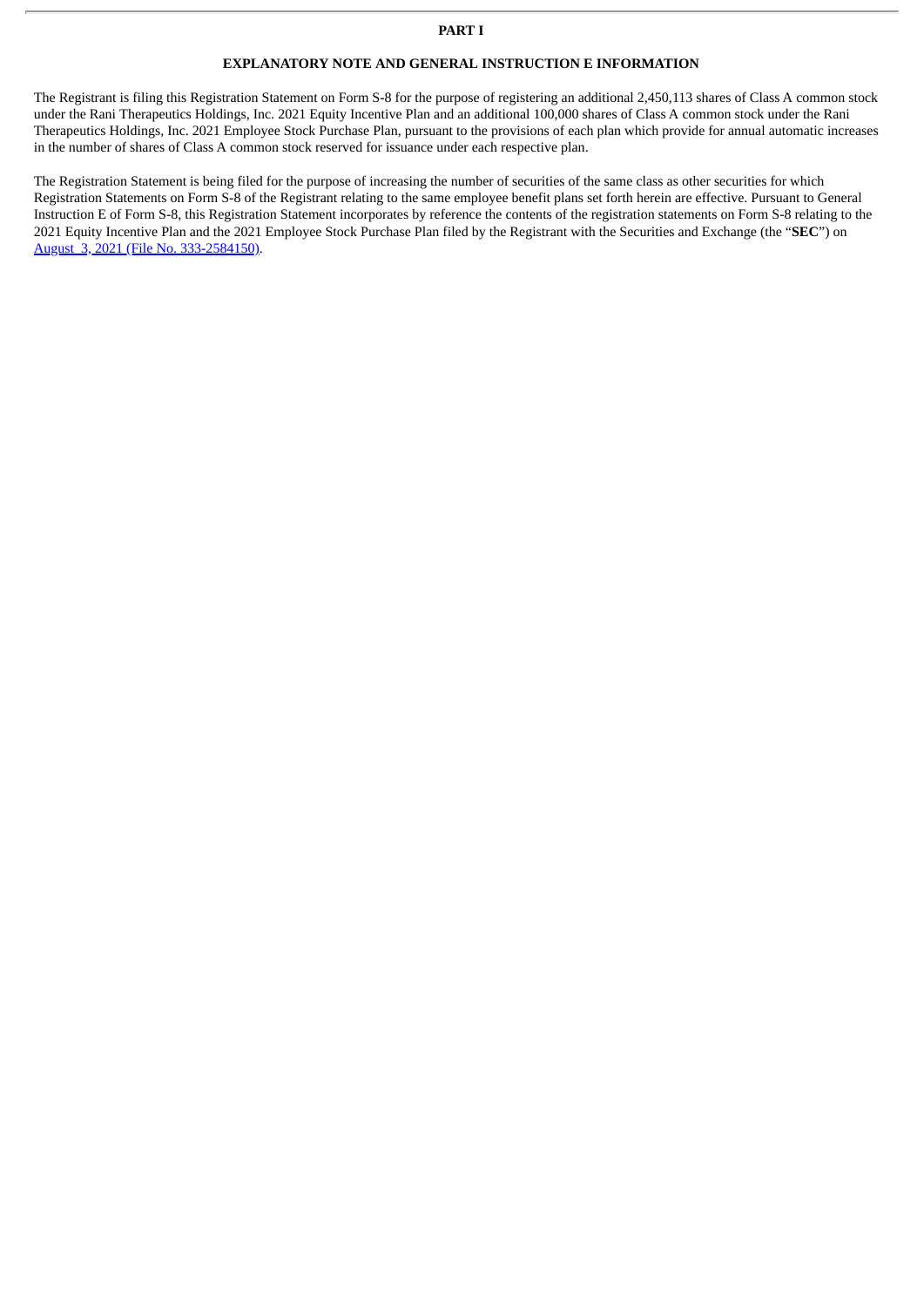#### **PART II**

#### **Item 3. Incorporation Of Certain Documents By Reference.**

The following documents filed by Rani Therapeutics Holdings, Inc. (the "**Registrant**") with the Commission are incorporated by reference into this Registration Statement:

**(a)** The Registrant's Annual Report on [Form](http://www.sec.gov/ix?doc=/Archives/edgar/data/1856725/000095017022005088/rani-20211231.htm) 10-K for the year ended December 31, 2021, filed with the SEC on March 31, 2022;

**(b)** The Registrant's Current Reports on Form 8-K filed with the SEC on [January](http://www.sec.gov/Archives/edgar/data/0001856725/000119312522002651/d281285d8k.htm) 5, 2022 and [March](http://www.sec.gov/ix?doc=/Archives/edgar/data/1856725/000119312522082742/d284920d8k.htm) 23, 2022; and

**(c)** The description of the Registrant's Class A common stock which is contained in a registration statement on [Form](http://www.sec.gov/Archives/edgar/data/0001856725/000119312521224394/d193678d8a12b.htm) 8-A filed with the Commission on July 26, 2021 (File No. 001-40672) under Section 12(b) of the Securities Exchange Act of 1934, as amended (the "**Exchange Act**"), including any amendment or report filed for the purpose of updating such description.

All other reports and documents subsequently filed with the Commission by the Registrant pursuant to Sections 13(a), 13(c), 14 and 15(d) of the Exchange Act (other than Current Reports furnished under Item 2.02 or Item 7.01 of Form 8-K and exhibits furnished on such form that relate to such items) on or after the date of this Registration Statement and prior to the filing of a post-effective amendment to this Registration Statement which indicates that all securities offered have been sold or which deregisters all securities then remaining unsold, shall be deemed to be incorporated by reference herein and to be a part of this Registration Statement from the date of the filing of such reports and documents. Any statement contained in a document incorporated or deemed to be incorporated by reference herein shall be deemed to be modified or superseded for purposes of this Registration Statement to the extent that a statement contained herein or in any subsequently filed document that also is deemed to be incorporated by reference herein modifies or supersedes such statement. Any such statement so modified or superseded shall not be deemed, except as so modified or superseded, to constitute a part of this Registration Statement.

#### **Item 8. Exhibits.**

|                          |                                                                                                 | <b>Incorporated by Reference</b> |                    |         |                    |
|--------------------------|-------------------------------------------------------------------------------------------------|----------------------------------|--------------------|---------|--------------------|
| Exhibit<br><b>Number</b> | <b>Description</b>                                                                              | <b>Schedule</b><br>Form          | <b>File Number</b> | Exhibit | <b>Filing Date</b> |
| 4.1                      | Amended and Restated Certificate of Incorporation of the Registrant, as<br>currently in effect. | $S-1/A$                          | 333-257809         | 3.1     | July 26, 2021      |
| 4.2                      | Amended and Restated Bylaws of the Registrant, as currently in effect.                          | $S-1$                            | 333-257809         | 3.4     | July 9, 2021       |
| 4.3                      | Specimen Class A common stock certificate of the Registrant.                                    | $S-1/A$                          | 333-257809         | 4.1     | July 26, 2021      |

5.1\* [Opinion](#page-5-0) of Cooley LLP.

23.1\* Consent of Cooley LLP [\(included](#page-5-0) in Exhibit 5.1).

23.2\* Consent of [Independent](#page-7-0) Registered Public Accounting Firm.

24.1\* Power of Attorney (included on the signature page of this [registration](#page-4-0) statement).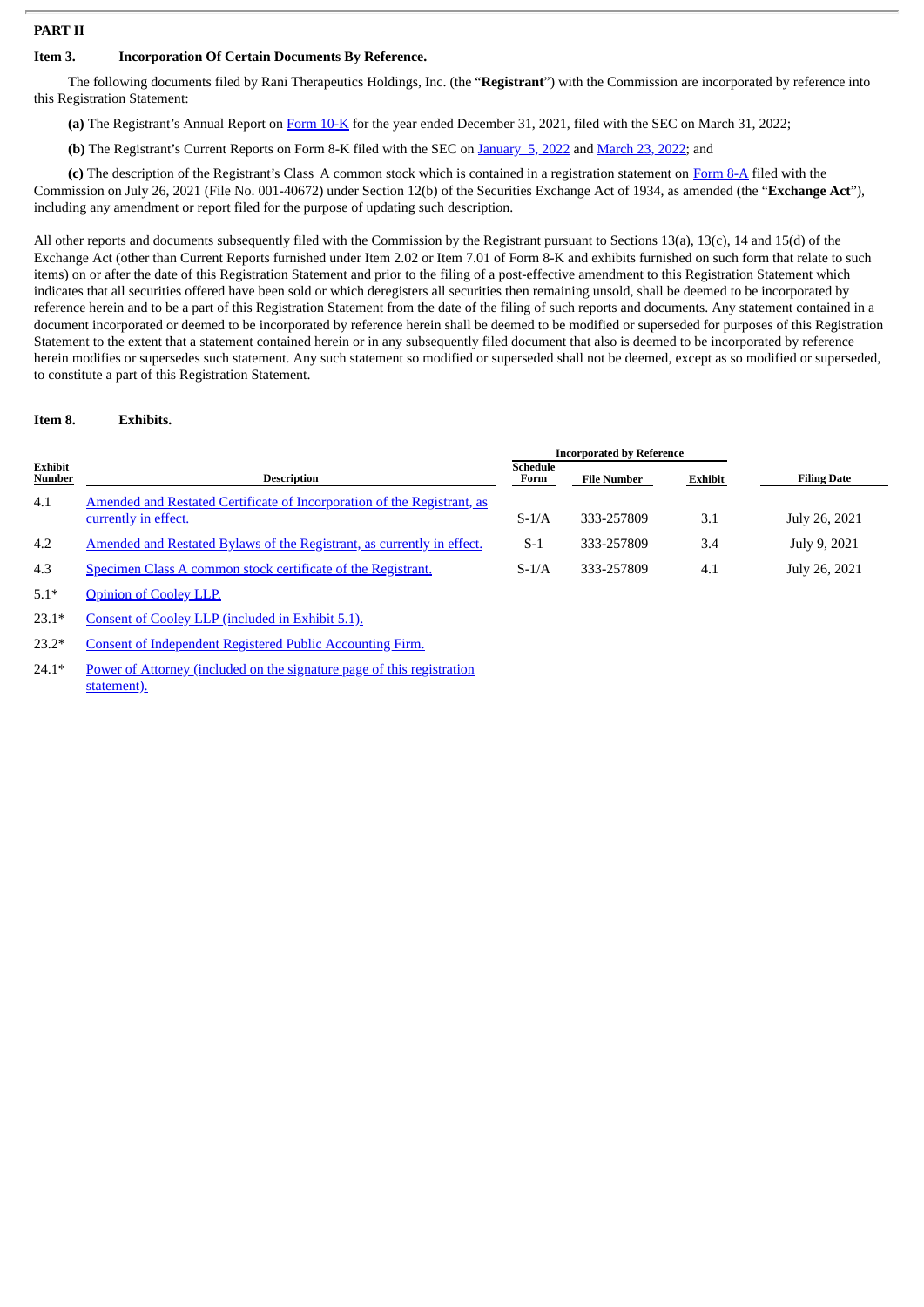|                                 |                                                                                                     | <b>Incorporated by Reference</b> |                    |         |                    |
|---------------------------------|-----------------------------------------------------------------------------------------------------|----------------------------------|--------------------|---------|--------------------|
| <b>Exhibit</b><br><b>Number</b> | Description                                                                                         | Schedule<br>Form                 | <b>File Number</b> | Exhibit | <b>Filing Date</b> |
| 99.1                            | Rani Therapeutics, LLC 2016 Equity Incentive Plan and forms of agreement<br>thereunder.             | $S-1$                            | 333-257809         | 10.5    | July 9, 2021       |
| 99.2                            | Rani Therapeutics Holdings, Inc. 2021 Equity Incentive Plan.                                        | $S-1/A$                          | 333-257809         | 10.7    | July 26, 2021      |
| 99.3                            | Forms of Agreement under the Rani Therapeutics Holdings, Inc. 2021 Equity<br><b>Incentive Plan.</b> | $10-K$                           | 001-40672          | 10.8    | March 31, 2022     |
| 99.4                            | Rani Therapeutics Holdings, Inc. 2021 Employee Stock Purchase Plan.                                 | $S-1/A$                          | 333-257809         | 10.8    | July 26, 2021      |

107\* [Filing](#page-8-0) Fee Table

\* Filed herewith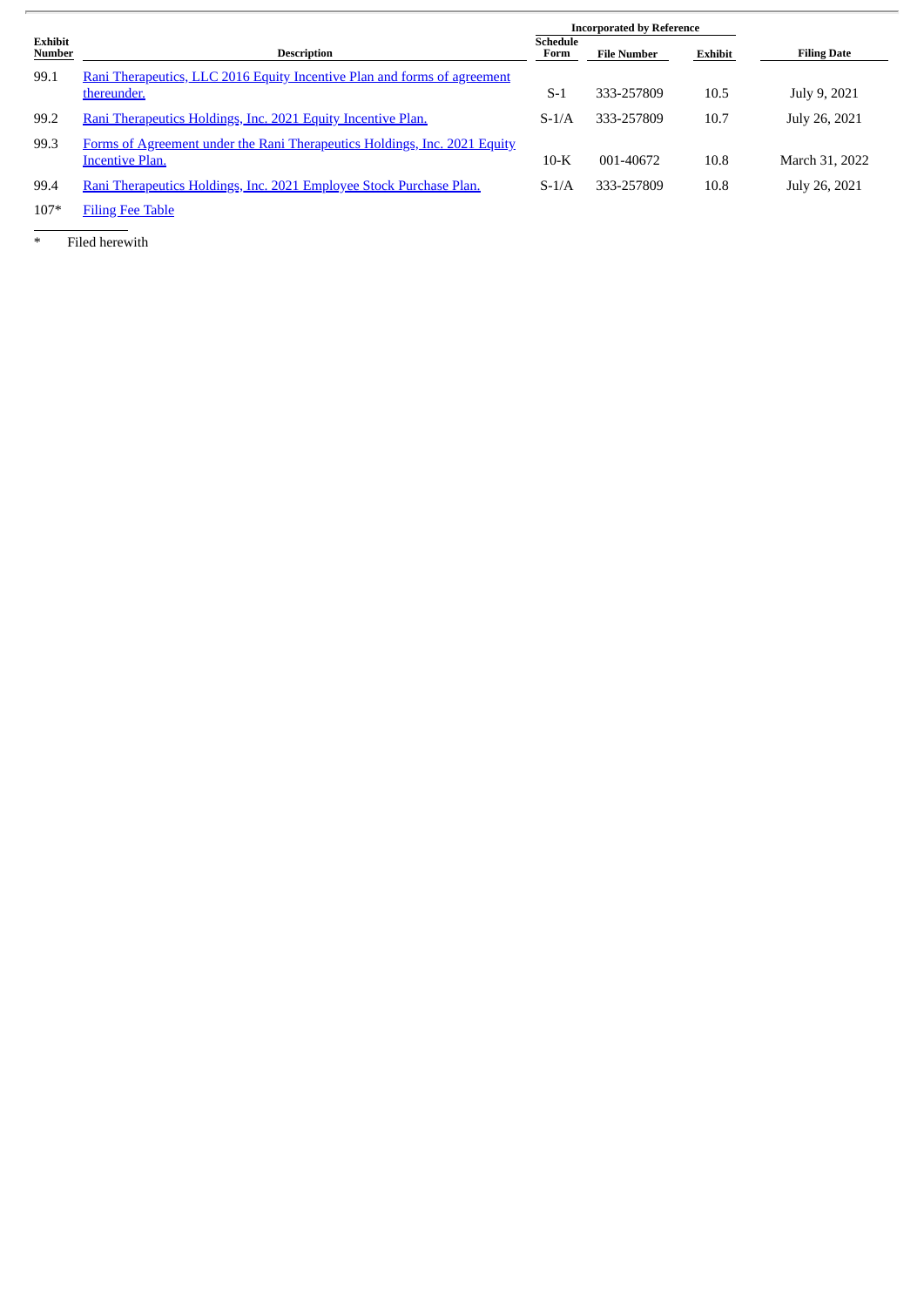#### **SIGNATURES**

Pursuant to the requirements of the Securities Act of 1933, as amended, the Registrant certifies that it has reasonable grounds to believe that it meets all of the requirements for filing on Form S-8 and has duly caused this Registration Statement to be signed on its behalf by the undersigned, thereunto duly authorized, in the City of San Jose, State of California, on March 31, 2022.

#### **RANI THERAPEUTICS HOLDINGS, INC.**

By: /s/ Talat Imran

Talat Imran Chief Executive Officer

#### **POWER OF ATTORNEY**

<span id="page-4-0"></span>KNOW ALL PERSONS BY THESE PRESENTS, that each person whose signature appears below constitutes and appoints Talat Imran and Svai Sanford, and each or any one of them, his or her true and lawful attorney-in-fact and agent, with full power of substitution and resubstitution, for him or her and in his or her name, place and stead, in any and all capacities, to sign any and all amendments (including post-effective amendments) to this registration statement, and to file the same, with all exhibits thereto, and other documents in connection therewith, with the Securities and Exchange Commission, granting unto said attorneys-in-fact and agents, and each of them, full power and authority to do and perform each and every act and thing requisite and necessary to be done in connection therewith, as fully to all intents and purposes as he or she might or could do in person, hereby ratifying and confirming all that said attorneys-in-fact and agents, or any of them, or their or his or her substitutes or substitute, may lawfully do or cause to be done by virtue hereof.

Pursuant to the requirements of the Securities Act of 1933, as amended, this Registration Statement has been signed by the following persons in the capacities and on the dates indicated.

| Signature              | <b>Title</b>                                 | <b>Date</b>    |
|------------------------|----------------------------------------------|----------------|
| /s/ Talat Imran        | <b>Chief Executive Officer and Director</b>  | March 31, 2022 |
| <b>Talat Imran</b>     | (Principal Executive Officer)                |                |
| /s/ Svai Sanford       | <b>Chief Financial Officer</b>               | March 31, 2022 |
| Svai Sanford           | (Principal Financial and Accounting Officer) |                |
| /s/ Dennis Ausiello    | Director                                     | March 31, 2022 |
| Dennis Ausiello        |                                              |                |
| /s/ Lyn Baranowski     | <b>Director</b>                              | March 31, 2022 |
| Lyn Baranowski         |                                              |                |
| /s/ Jean-Luc Butel     | Director                                     | March 31, 2022 |
| Jean-Luc Butel         |                                              |                |
| /s/ Laureen DeBuono    | Director                                     | March 31, 2022 |
| Laureen DeBuono        |                                              |                |
| /s/ Andrew Farquharson | <b>Director</b>                              | March 31, 2022 |
| Andrew Farquharson     |                                              |                |
| /s/ Mir Imran          | <b>Director</b>                              | March 31, 2022 |
| Mir Imran              |                                              |                |
| /s/ Maulik Nanavaty    | Director                                     | March 31, 2022 |
| <b>Maulik Nanavaty</b> |                                              |                |
| /s/ Lisa Rometty       | Director                                     | March 31, 2022 |
| <b>Lisa Rometty</b>    |                                              |                |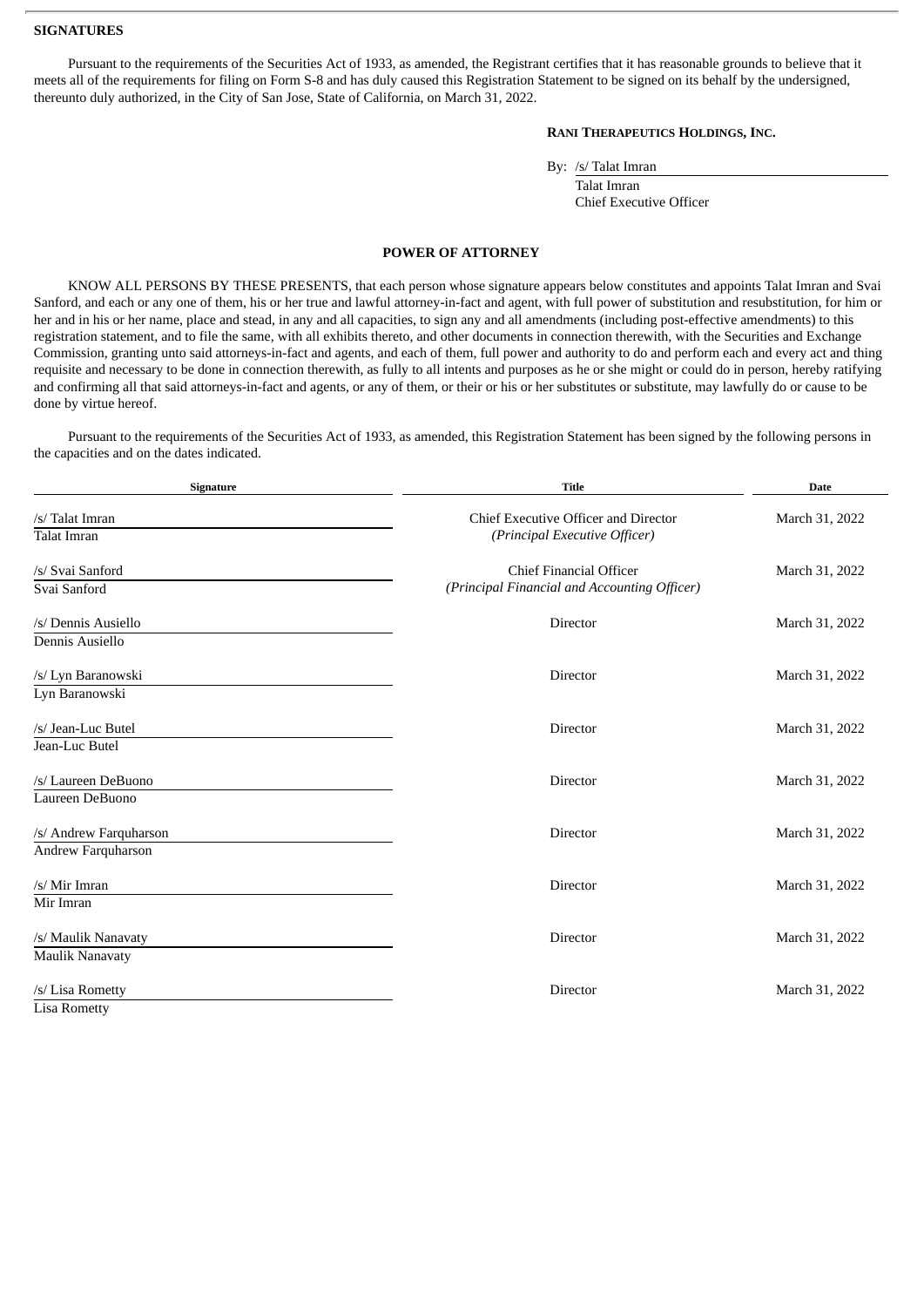<span id="page-5-0"></span>

Josh Seidenfeld +1 650 843 5862 jseidenfeld@cooley.com

March 31, 2022

Rani Therapeutics Holdings, Inc. 2051 Ringwood Avenue San Jose, California 95131

Ladies and Gentlemen:

We have acted as counsel to Rani Therapeutics Holdings, Inc., a Delaware corporation (the "*Company*"), in connection with the filing by the Company of a Registration Statement on Form S-8 (the "*Registration Statement*") with the Securities and Exchange Commission covering an offering of up to 2,550,113 shares (the "*Shares*") of the Company's Class A common stock, par value \$0.0001 per share (the "*Common Stock*"), consisting of (a) 2,450,113 shares of Common Stock issuable pursuant to the Company's 2021 Equity Incentive Plan (the "*2021 EIP*") and (b) 100,000 shares of Common Stock issuable pursuant to the Company's 2021 Employee Stock Purchase Plan (together with the 2021 EIP, the "*Plans*").

In connection with this opinion, we have (i) examined and relied upon (a) the Registration Statement and related prospectuses, (b) the Company's Certificate of Incorporation, as amended, and Bylaws, each as currently in effect, (c) the Plans and (d) originals or copies certified to our satisfaction of such records, documents, certificates, memoranda and other instruments as in our judgment are necessary or appropriate to enable us to render the opinion expressed below. We have assumed the genuineness of all signatures, the authenticity of all documents submitted to us as originals, the conformity to originals of all documents submitted to us as copies, the accuracy, completeness and authenticity of certificates of public officials and the due authorization, execution and delivery of all documents by all persons other than the Company where authorization, execution and delivery are prerequisites to the effectiveness thereof. As to certain factual matters, we have relied upon a certificate of an officer of the Company and have not independently verified such matters.

Our opinion is expressed only with respect to the General Corporation Law of the State of Delaware. We express no opinion to the extent that any other laws are applicable to the subject matter hereof and express no opinion and provide no assurance as to compliance with any federal or state securities law, rule or regulation.

On the basis of the foregoing, and in reliance thereon, we are of the opinion that the Shares, when sold and issued in accordance with the Plans, the Registration Statement and related prospectuses, will be validly issued, fully paid and nonassessable (except as to shares issued pursuant to certain deferred payment arrangements, which will be fully paid and nonassessable when such deferred payments are made in full).

> Cooley LLP 3175 Hanover Street Palo Alto, CA 94304-1130 t: (650) 843-5000 f: (650) 849-7400 cooley.com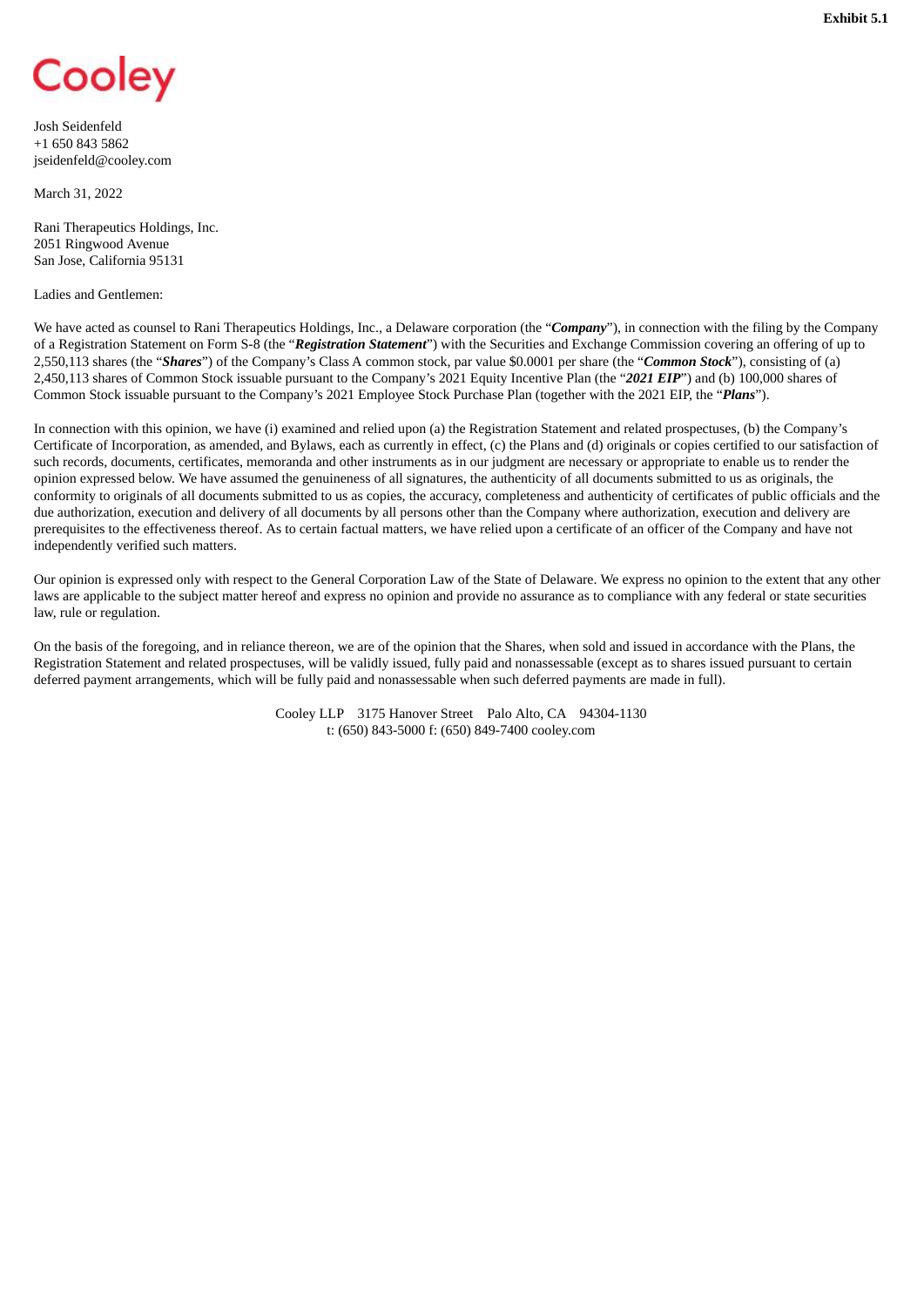

Rani Therapeutics Holdings, Inc. March 31, 2022 Page Two

We consent to the filing of this opinion as an exhibit to the Registration Statement.

Very truly yours,

Cooley LLP

By: /s/ Josh Seidenfeld

Josh Seidenfeld

Cooley LLP 3175 Hanover Street Palo Alto, CA 94304-1130 t: (650) 843-5000 f: (650) 849-7400 cooley.com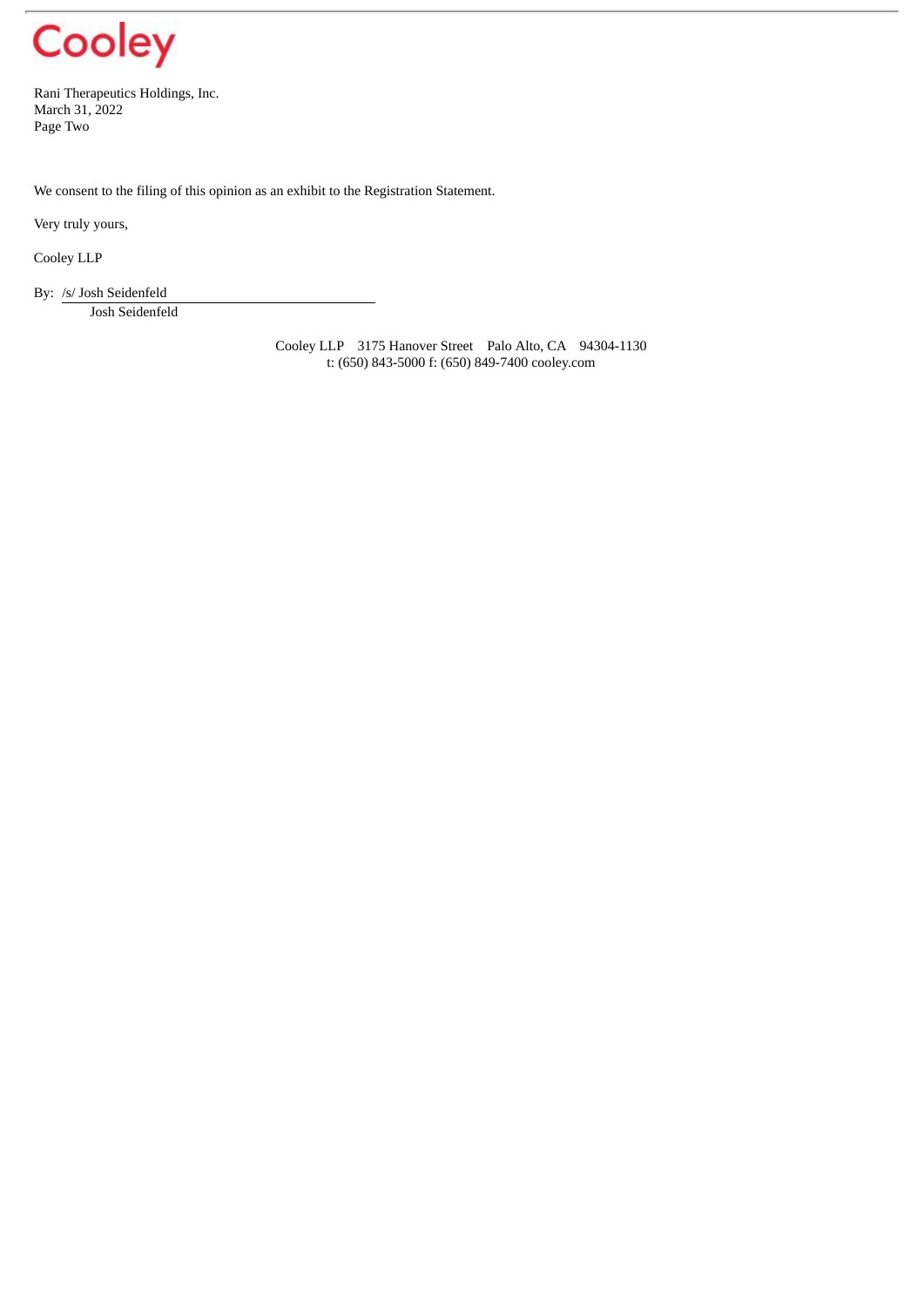#### **CONSENT OF INDEPENDENT REGISTERED PUBLIC ACCOUNTING FIRM**

<span id="page-7-0"></span>We consent to the incorporation by reference in the Registration Statement on Form S-8 pertaining to the Rani Therapeutics Holdings, Inc. 2021 Equity Incentive Plan and Rani Therapeutics Holdings, Inc. 2021 Employee Stock Purchase Plan of Rani Therapeutics Holdings, Inc. of our report dated March 30, 2022 with respect to the consolidated financial statements of Rani Therapeutics Holdings, Inc. included in its Annual Report (Form 10-K) for the year ended December 31, 2021, filed with the Securities and Exchange Commission.

/s/ Ernst & Young LLP

Redwood City, California March 31, 2022